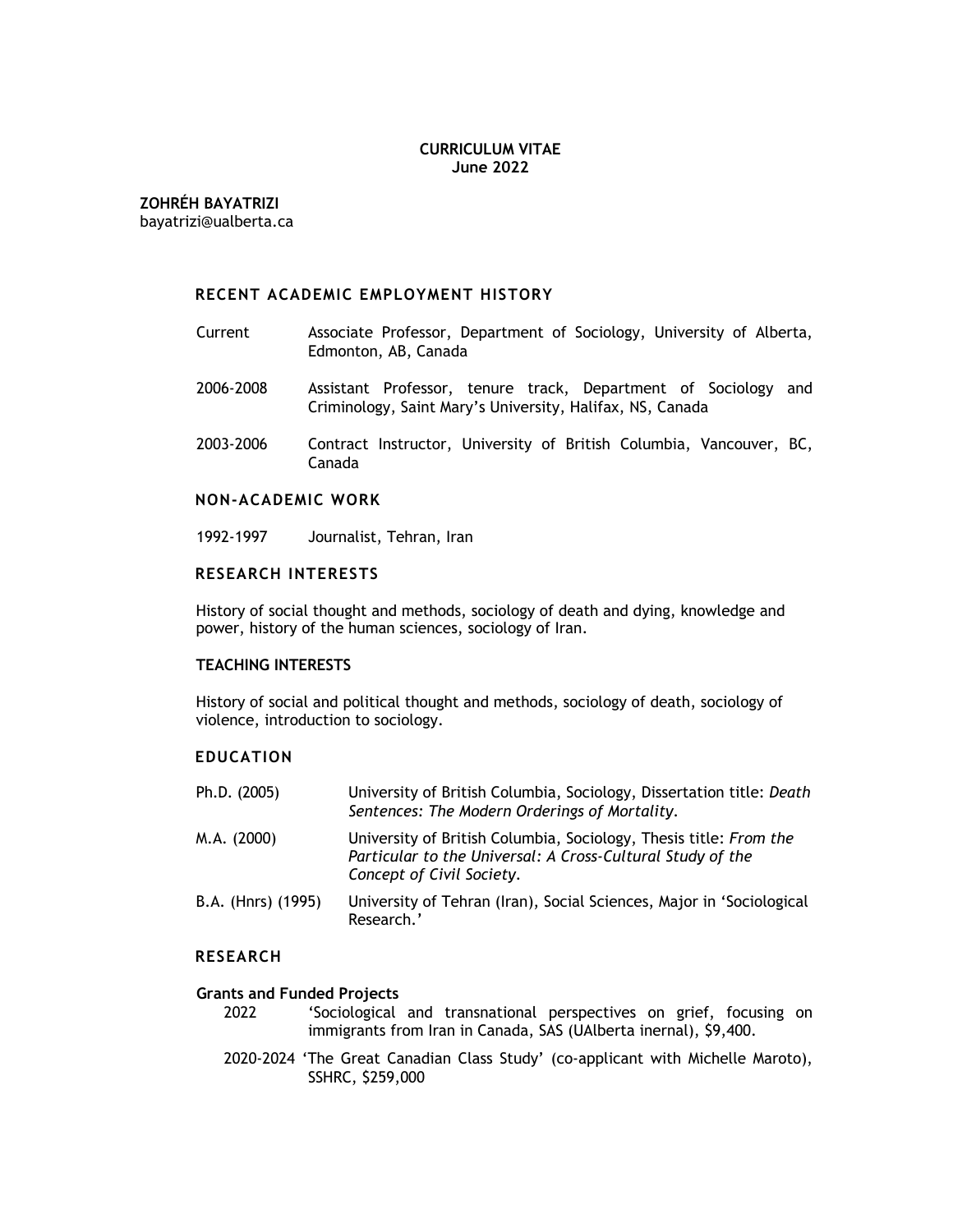- 2018-2019 'The Great Canadian Class Survey' (co-applicant with Michelle Maroto), SSHRC Bridge Funding (VP-Research) (\$27,000)
- 2019 'Risk, Religion, Rationality: The Past and the Present of the Automobile Insurance in Iran'. Support for the Advancement of Scholarship, University of Alberta, \$3,250.
- 2018 'Nature, Culture, Ruin.' Support for the Advancement of Scholarship, University of Alberta, \$2,250.
- 2017 'Sociology and Nature: From Denial to Re-embracing.' Killam Conference Fund, \$3,200
- 2017 Symposium on 'Dangerous Research: When Research Poses Harms to the Researcher.' Funded by KIAS, EEDF, AASUA, etc. \$4,500
- 2015 'Doing Sociology in a Fragmented World.' Support for the Advancement of Science, University of Alberta \$2,900.
- 2008-2013 (extended end date) 'Early Modern Statistics and the Rise of the Sociological Imagination', Social Science and Humanities Research Council of Canada, \$28,000
- 2009 'Policy-Oriented Sociological Research in Iran', Support for the Advancement of Scholarship award, University of Alberta, \$7,000 toward teaching release and research leave.
- 2008 'Knowledge Utilization in the Social Sciences.' Ministry of Science, Research, and Technology, Iran, \$2,000.
- 2007 'Bio-Social Statistics and the Birth of the Sociological Imagination.' Saint Mary's University, Internal Grant, \$5,000.

## **PUBCLICATIONS AND CONFERENCES**

- **Book**
	- o 2008 *Life Sentences: The Modern Ordering of Mortality*. University of Toronto Press.
- **Book chapters**
	- o Forthcoming **Bayatrizi, Zohreh;** Torabi, Samira and Erfani Hossienpour, Rezvaneh "Grieving Immigrants: Emotions at the Intersections of Ethnicity and Politics," Invited submission for *Reading Sociology: Unsettling a Settler Colonial Project & Re-writing Sociological Narratives*, Edited by Johann Jean-Pierre, et. al., Toronto: OUP.
	- o 2019 **Bayatrizi, Zohreh** and Ghorbani, Hajar 'The Bureaucratic Professionalization of Tehran's Behesht-e Zahra Cemetery', pp. 103-118 in *Death Across Cultures*, edited by H. Selin and R. Rakoff. Springer Publishers.
	- o 2021 **Bayatrizi, Zohreh** and Ghorbani, Hajar "marg va modernite Irani (Death and Iranian Modernity)," pp. 465-486 in *Social Studies of Death: Explorations on Death in Iranian Culture and Society*, edited by Hajar Ghorbani, Tehran: Ensanshenasi.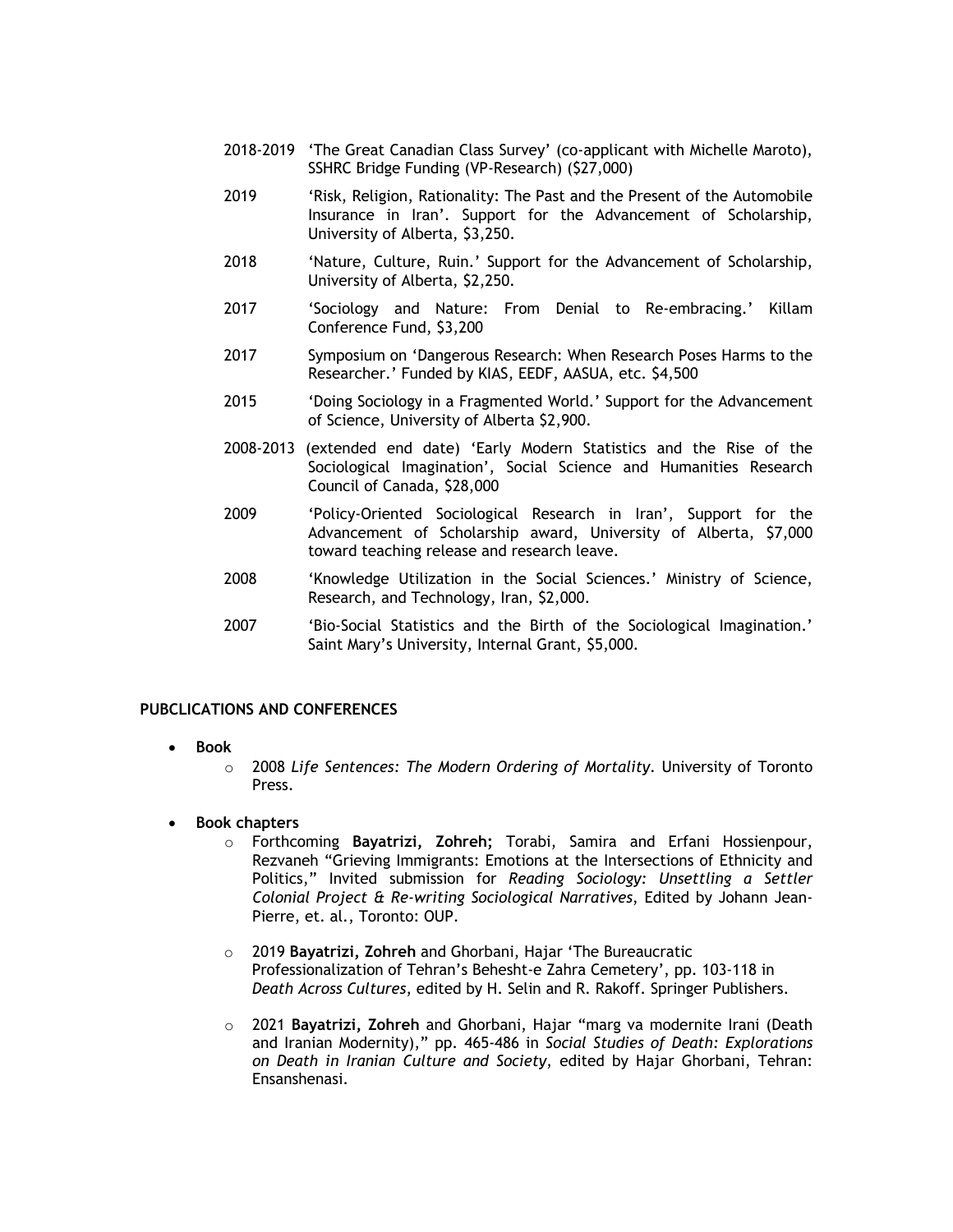o 2021 **Bayatrizi, Zohreh** and Ghorbani, Hajar "modirriyat-e mokhaterat, modirriyat-e marg: marg va korona dar behesht-e zahra-ye Tehran (Risk Management and Death Management: COVID-19 Deaths in Tehran's Behesht-e Zahra Cemetary)," pp. 501-515 in *Social Studies of Death: Explorations on Death in Iranian Culture and Society*, edited by Hajar Ghorbani, Tehran: Ensanshenasi.

## • **Journal Articles (Refereed)**

- o 2021 **Bayatrizi, Zohreh**, Hajar Ghorbani, and Reza Taslimi Tehrani "Risk, mourning, politics: Toward a transnational critical conception of grief for COVID-19 deaths in Iran." *Current Sociology* (2021): 00113921211007153.
- o 2018 Karimi, Ahmad, **Bayatrizi, Zohreh**. 'Dangerous Positions: Male Homosexuality in the New Penal Code of Iran'. Punishment and Society, 0 (0) (TBA), 1-18, doi:10.1177/1462474518787465
- $\circ$  2018 Bayatrizi, Zohreh 'A Critical Synthesis of Social Theories about Death, with Special Attention to the Changing Social Realities of Death in Iran.' *Majjaleh-ye Motale'at-e Ejtemayi* (Iran) 10 (2-3): 36-56.
- o 2017 **Bayatrizi, Zohreh** and Reza Taslimi-Tehrani 'The Objective Life of Death in Tehran: A Vanishing Presence.' *Mortality* 22 (1): 15-32.
- o 2016 'From Marx to Giddens: The Politics of Social Theory in Iran.' *European Journal of Social Theory* 2016: 19(3/4): 1-17.
- $\circ$  2014 'Between Palace and Prison: Toward a Reflexive History of Academic Sociology in Iran.' *International Sociology* 28 (3): 467-483.
- o 2012 'Utilization of Research Results in Policymaking: Iranian Anxieties, Global Precedents.' *Majalleh Motale'at Ejtemayi* 5 (4): 21-44 (Published by the Iranian Sociology Association).
- o 2012 **Bayatrizi, Zohreh** and Thomas Kemple 'Un problème de chiffres: l'utilisation des connaissances empiriques en statistique dans la théorie sociale classique.' [The Problem with Numbers: The Use of Empirical-Statistical Knowledge in Classical Social Theory."] In *Sociologie et societies,* XLIV (2): 45- 74. (**Invited and peer reviewed)**
- o 2011 'Mapping Character Types Onto Space: The Urban/Rural Distinction in Early Statistical Writings.' *The History of the Human Sciences* 24 (2): 28-47.
- o 2010 'Knowledge is not Power: Policy-Oriented Sociological Research in Iran.' *Current Sociology* 58 (6): 1-22.
- $\circ$  2009 'Counting the Dead, Regulating the Living: Bio-Social Statistics and the Genealogy of the Sociological Imagination.' *The British Journal of Sociology* 60 (3): 604-22.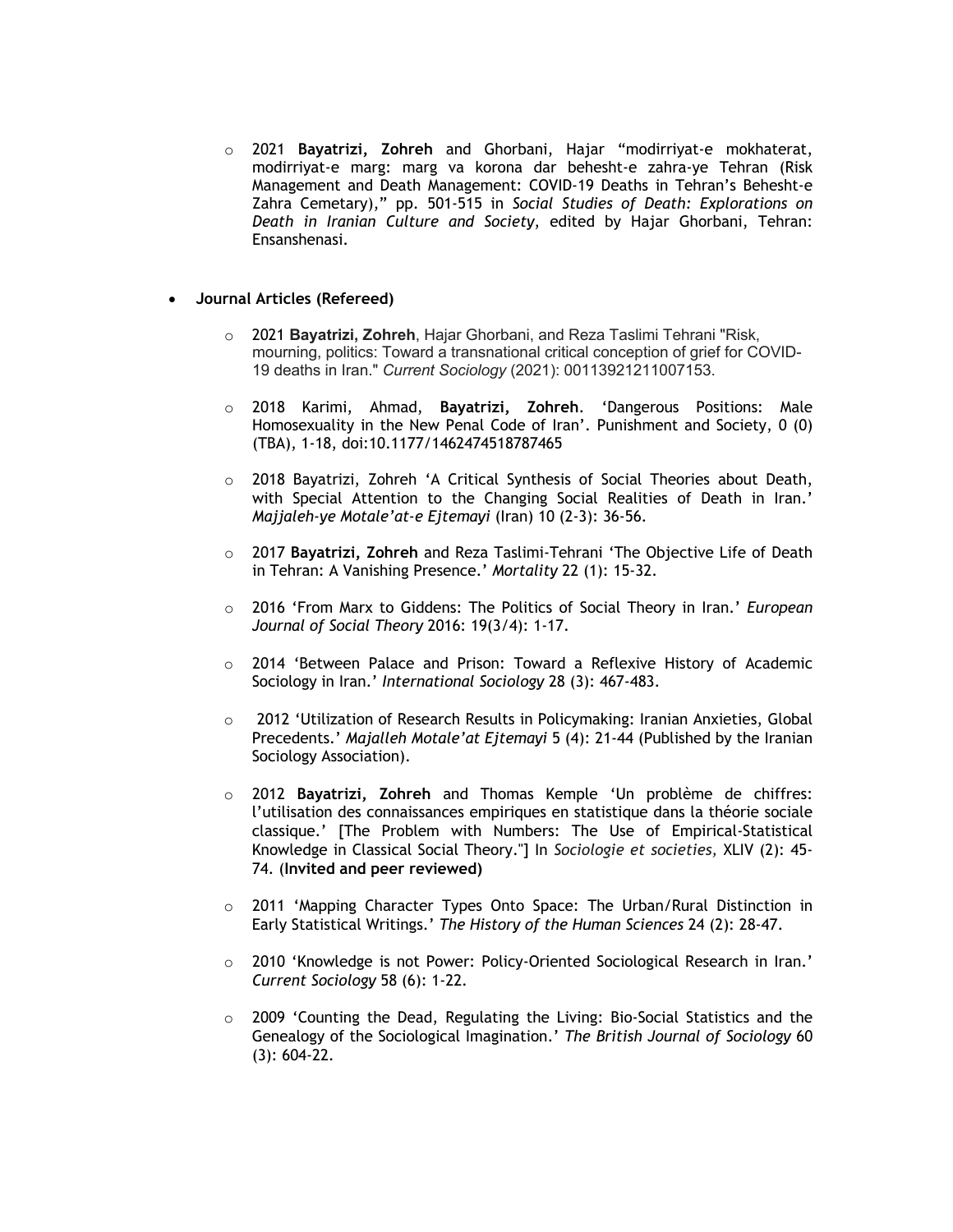- $\circ$  2008 'From Fate to Risk: The Quantification of Mortality in Early Modern Statistics.' *Theory, Culture and Society,* 25(1): 121-43.
- o 2007 ''From Revolution to Freedom:' The Discursive Mobilization of 'Civil Society' in Iran 1997-2001.' *Asia-Japan Journal*, March (2): 21-31.

## • **Recent Submissions**

- o 2022 **Bayatrizi, Zohreh** and Reza Taslimi-Tehrani 'Death, Class, Culture: Giving Meaning to Mortality in Tehran'. In R&R.
- o 2022 **Bayatrizi, Zohreh**, G. Barron, G. Dorou, A. Hanemaayer 'From Classification to Metrics: The Order of Social Things'. Chapter submitted to Routledge Handbook of Historical Sociology.
- $\circ$  2022 'Society Is to Blame: The Genealogy of an Accusation.' Submitted journal manuscript.
- o 2022 'Risk, Religion, Rationality: The Past and the Future of Automobile Insurance in Iran.' Submitted journal manuscript*.*

## • **Work in Progress**

- $\circ$  'Nature, Culture, Ruin: A genealogy of the nature/culture binary'. Manuscript to be submitted to the *European Journal of Social Theory*.
- **Book reviews**
	- o 2017 Review essay of Antecedents of Censuses from Medieval to Nation States **and** Changes in Censuses from Imperialist to Welfare States (two books). *American Journal of Sociology* 122 (5): 572-5.
	- $\circ$  2015 'Erasing Death: The Science that Is Rewriting the Boundaries between Life and Death.' *Canadian Studies in Population* 42 (3-4): 111.
	- o 2014 'Death in the Global Age.' *Review in Canadian Journal of Sociology* 39 (2): 283-4.
	- o 2010 'Suicide: Foucault, History, Truth.' Review in *Canadian Journal of Sociology* 35(4): 648-51.
	- $\circ$  2010 'A Sadly Troubled History: The Meanings of Suicide in the Nineteenth Century.' Review in *Canadian Journal of Sociology* 35(1): 169-172.

# • **Reviews of my work**

- o 2010 Palladino, Paolo. Review of *Life Sentences: The Modern Ordering of Mortality*, History of the Human Sciences 23 (2): 29-31
- o 2010 Northcott, Herbert. Review of *Life Sentences: The Modern Ordering of Mortality*, Canadian Studies in Population, 37 (3-4): 627-29.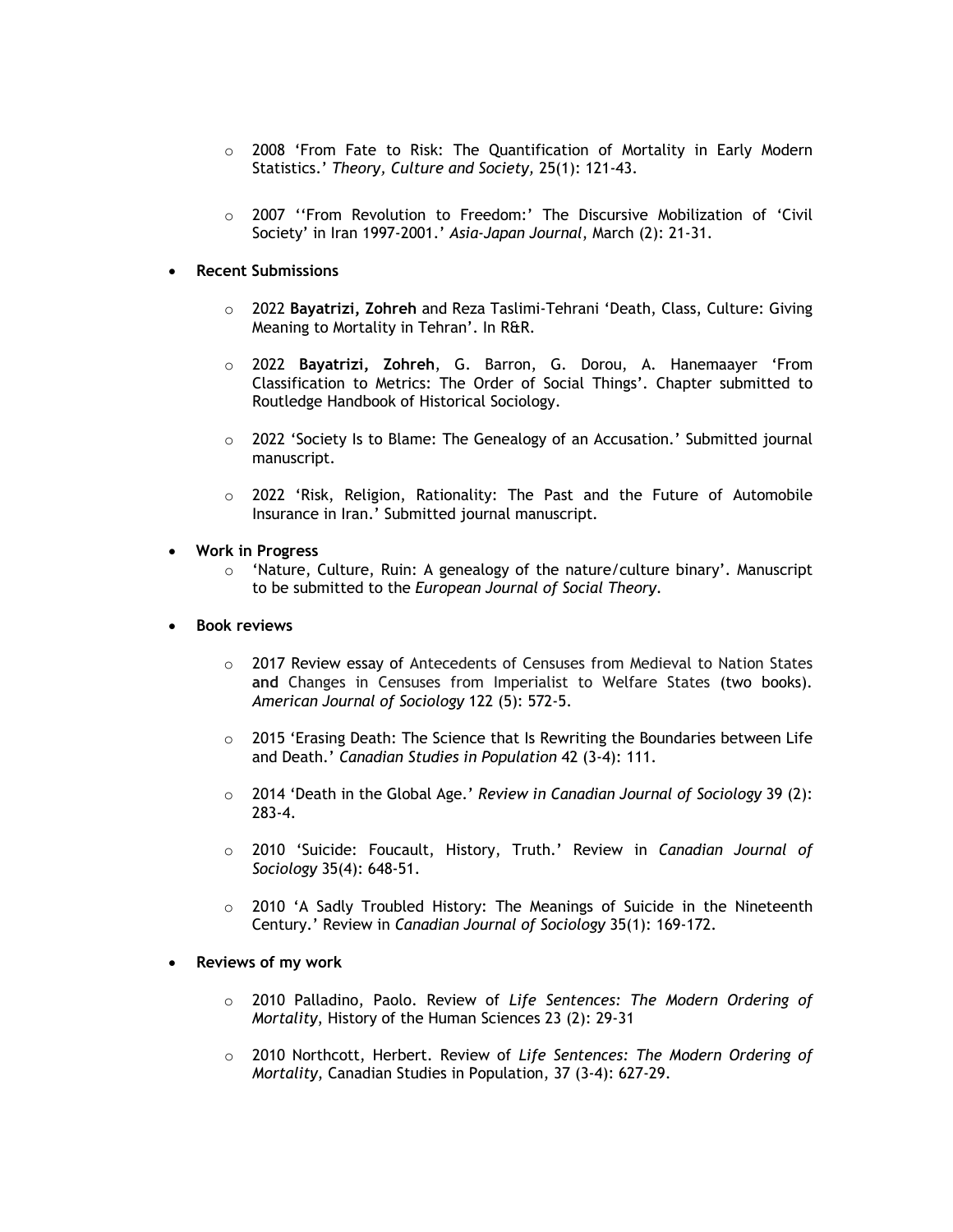## • **Reports**

o 2009 'Utilization of Social Research in Policy-Making.' Report to the Bureau for Social Studies, Ministry of Science, Iran. Approx. 48000 words, 128 pages. In Farsi.

## • **Selected non-refereed publications**

- May 1997 'Observations on Tehran Expo 97.' *Kar-Afarin Magazine*, Tehran, Iran (approx. date).
- June 1997 'Field Report on Tabreez: Culture and Industry in an Ancient City.' *Kar-Afarin Magazine*, Tehran, Iran (approx. date).
- Dec. 1996 'Challenges of Industrial Production.' (Based on in-depth interviews with six prominent industrial managers), *San't va Matbu'at* (Industry and Media Magazine), Tehran, Iran (approx. date).

## • **Conference Organization**

- 2021 Death, Dying, and Grief in the Context of Pandemics and Decolonization, Session organized for the Canadian Sociology Association Annual Conference, Edmonton, Canada.
- 2017 Symposium on 'Dangerous Research: When Research Poses Serious Harm to the Researcher.' University of Alberta.
- 2016 'Theoretical Contours of Global Social Change' Session at the ISA Forum on Sociology, Vienna.
- Aug. 2008 'Alternative Histories of Sociology', *Perspectives from the Periphery*, Interim Conference of the History of Sociology Section of the International Sociological Association, Umea, Sweden.
- May 2008 'Alternative Histories of Sociology', session organized for the Annual Meeting of the Canadian Sociology and Anthropology Association, Vancouver, BC.
- Nov. 2004 'The Spirit of Capitalism, 1904-2004: Max Weber Today', multidisciplinary symposium. Vancouver, BC. With: Dr. Thomas Kemple (UBC) and Dr. Nicholas Gane (Brunel University, UK).
- March 2004 PAVE Graduate Conference, Dept. Anthropology and Sociology, UBC.
- March 1998 'Reading, Writing, Rhetoric Graduate Conference', Dept. Anthropology and Sociology, UBC.
- **Presentations**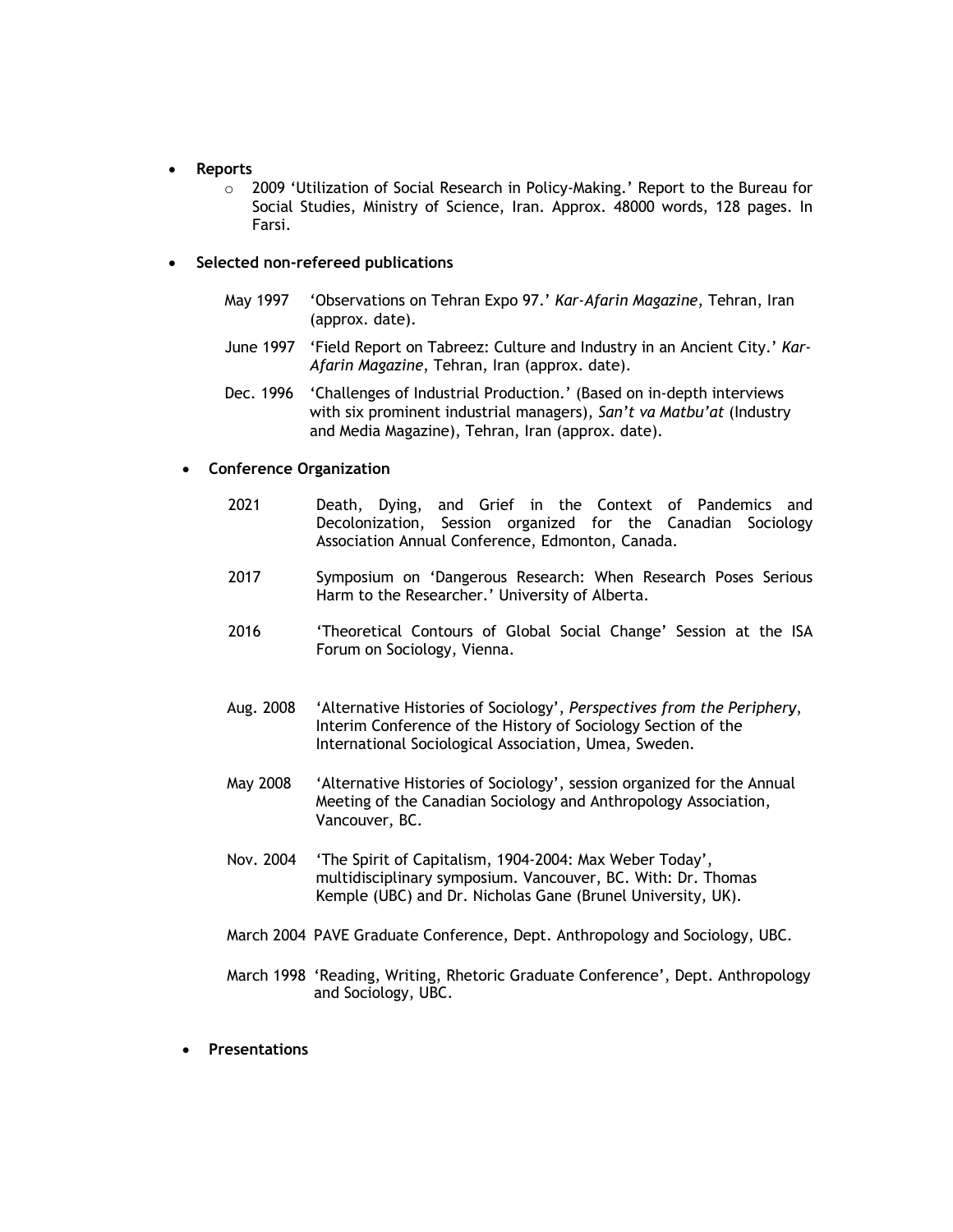- May 2022 With Gary Barron 'From Classification to Metrics: The Order of Social Things', at Canadian Sociology Association Annual Conference, held online.
- May 2022 With Reyhaneh Javadi 'The Privatization of Sociology in Iran in the 21<sup>st</sup> Century', at Canadian Sociology Association Annual Conference, held online.
- May 2022 With Rezvaneh Erfani Hossein Pour 'Grief and Liminality: Examining the Impacts of emotional and spatial in-betweenness on the grieving Iranian diaspora in the aftermath of the downing of flight PS752', at Canadian Sociology Association Annual Conference, held online.
- Dec. 2021 'Research Ethics: Power Relations between the Researcher and the Study Population', at the 2<sup>nd</sup> National Conference on Research Methods in Iranian Social Sciences, Tehran, held online.
- Dec. 2021 Panelist on Iranian Sociology Association's 'Iranian Sociology and the Field of Health in the Context of the Corona Pandemic', Tehran, held online.
- Nov. 2021 With Thomas Kemple Keynote Speech 'A Doorway to Simmel: On Human Associations and Interactions with Nature', 3rd Annual Conference on the Sociological Classics, Iranian Sociological Association, Tehran, held online.
- Sept. 2021 With Samira Torabi 'Iranian Immigrants and the Question of Race: For the National Day of Truth and Reconciliation', University of Alberta Persian Speaker Series (Anjoman-e Andisheh), Edmonton, held online.
- Sept. 2021 With Rezvaneh Erfani Hossein Pour and Samira Torabi 'Greiving Immigrants: Emotions at the Intersections of Ethnicity and Politics', Association for the Study of Death and Society, Annual Conference on Death, Dying, and Disposal (DDD15), Manchester, held online.
- June 2021 With Rezvaneh Erfani Hossein Pour and Samira Torabi 'Collective Trauma, Power, and Politics: Toward a Transnational Conception of Grief', at Canadian Sociology Association Annual Conference, Edmonton, held online.
- June 2021 With Hajar Ghorbani 'Risk, Mourning, Politics: Toward a Critical Conception of Grief for COVID-19 Deaths in Iran." Canadian Sociology Association Annual Conference, Edmonton, Canada.
- Sept. 2020 'Risk, Religion, Rationality: The Past and the Present of the Automobile Insurance in Iran', Annual Conference of the Association for Iranian Studies, Online.
- June 2019 'Risk, Religion, Rationality: The Past and the Present of the Automobile Insurance in Iran', Invited paper in the 25<sup>th</sup> annual conference of Risk and the Insurance Business in History, Seville, Spain.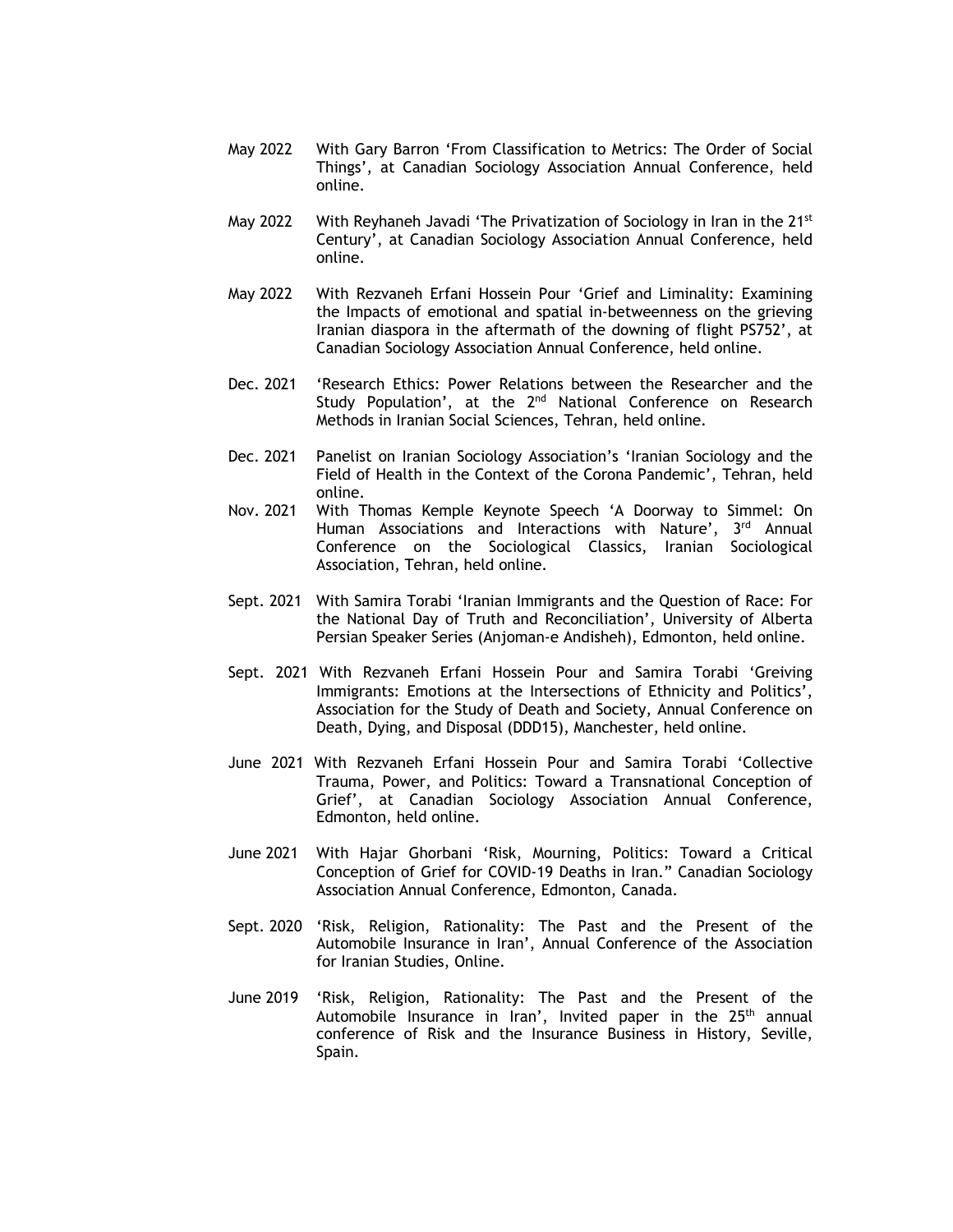- June 2019 'The Great Canadian Class Survey', co-presentation with Michelle Maroto, CSA, Vancouver, BC.
- July 2018 'Nature, Culture, Ruin: Toward a Critical History of the Socialization Theory', ISA, Toronto.
- May 2018 'Nature, Culture, Ruin: Toward a Critical History of the Socialization Theory'. (In Farsi) Centre for the Study of Culture and Communication, Iran.
- May 2017 'Sociology and Nature: From Denial to Re-Embracing.' International Social Theory Consortium, Innsbruck, Austria.
- Jun 2015 'Doing Sociology in a Fragmented World.' International Social Theory Consortium, Cambridge, UK.
- Oct 2014 'Society Is to Blame: The Genealogy of an Accusation.' Simon Fraser University, Department of Sociology and Anthropology Colloquium.
- April 2014 'Society Is to Blame: The Genealogy of an Accusation.' European Social Science History Conference, Vienna, Austria.
- Aug 2013 'Sociology in Iran: Instrumentalism, Pragmatism, Resilience.' American Sociology Association's Annual Conference, New York.
- Jun 2013 'From Marx to Giddens via Habermas: The Politics of Social Theory in Post-totalitarian Contexts.' Canadian Sociology Association's Annual Meeting, Victoria, BC.
- Sep 2011 **(Invited)** 'The Problem with Numbers: Formatting Empirical-Statistical Knowledge in Classical Social Theory.' Presented at 'Knowledge Brokers and Knowledge Formats: A Symposium Inspired by the Work of Richard Ericson.' Vancouver, BC.
- Jun 2010 'Agenda Setting and Steering Mechanisms in Iranian Sociology.' Canadian Sociology Association, Montreal.
- Jun 2010 'Mapping Character Onto Space: The Urban/Rural Distinction in Early Statistical Writings. Canadian Sociology Association, Montreal.
- May 2009 'Knowledge Is Not Power: Policy-Oriented Sociological Research in Iran.' World Social Science Forum, Bergen, Norway.
- Aug. 2008 'Early Modern Statistics and the Genealogy of the Sociological Imagination', *Perspectives from the Periphery*, Interim Conference of the History of Sociology Section of the International Sociological Association, Umea, Sweden.
- Nov. 2007 'The 19th Century Project to Prevent Self-Killing.' The Social Science History Association's Annual Conference, Chicago.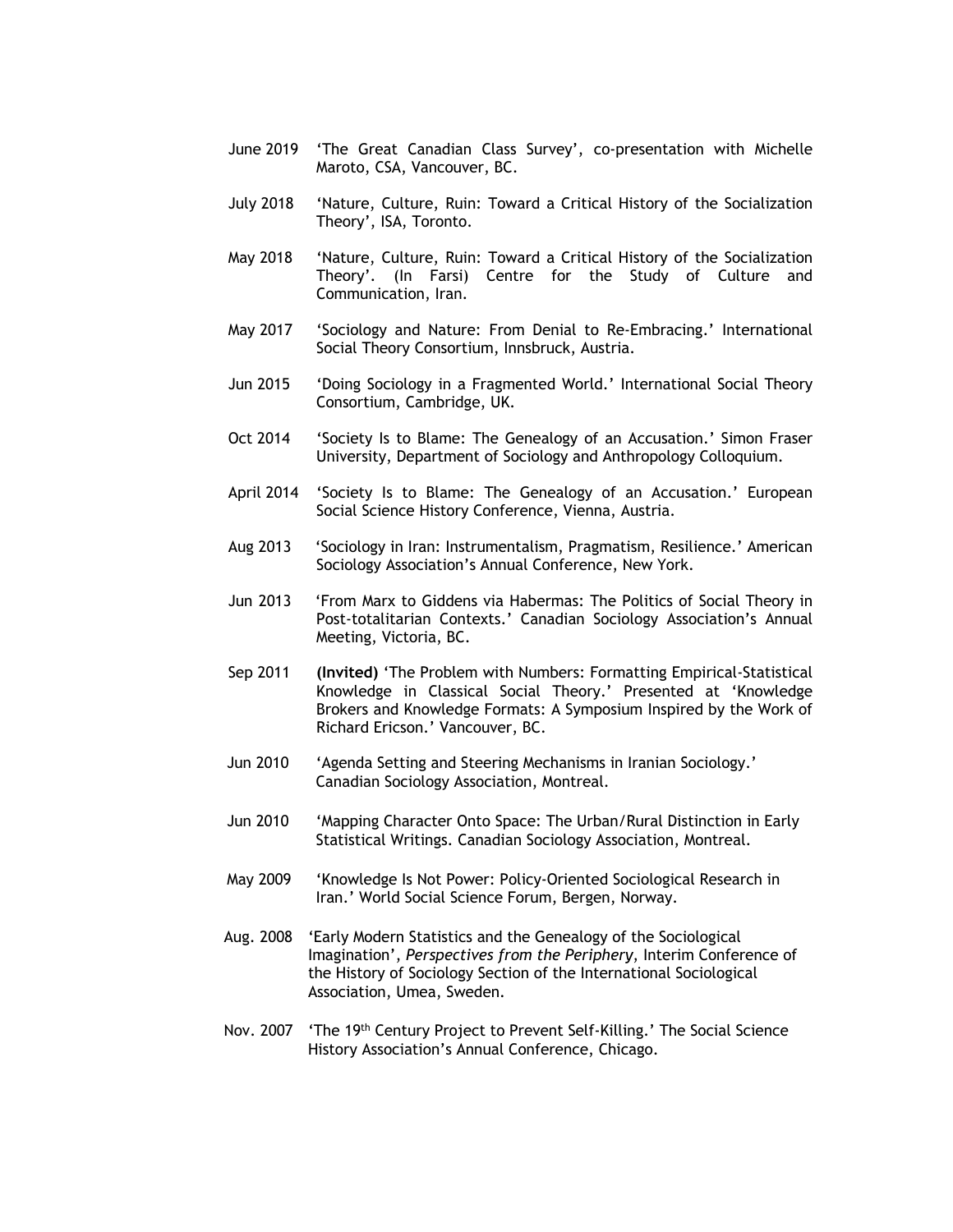- Aug. 2007 'The Application of the Concept of 'Public Sphere' to Research on Cultural Production in Asia.' Invited panel chair and presentation at 5th International Convention of Asia Scholars, Kuala Lumpur.
- Oct. 2006 'From Revolution to Freedom: The Discursive Mobilization of 'Civil Society' in Iran.' Invited speaker, Asia-Japan Lecture Series, Kokushikan University, Tokyo, Japan.
- Jul. 2006 'Iran: A Nation in need of Liberation?' World Peace Forum, Vancouver.
- Jun. 2006 'Women: Architects of the Patriarchal Society?' (Book Review), Zarrin Shahr Public Library, Iran.
- Nov. 2004 'Double-Entry Bookkeeping and Mortality Statistics in the 17<sup>th</sup> century.' At the interdisciplinary symposium on the Protestant Ethics, 1904-2004: Max Weber Today, University of British Columbia.
- Aug. 2004 'The Legal and Medical Regulation of the Right to Die.' Association of Pacific Rim Universities, 5<sup>th</sup> Doctoral Student Conference, Sydney, Australia.
- Jul. 2004 'Methodological Issues in Macro-sociological, Comparative, Historical Research.' Arts Interdisciplinary Graduate Roundtable on Methods, University of British Columbia, Vancouver, Canada.
- Jun. 2004 'Thou Shalt Live Long: the Political Economy of Death in the Eighteenth Century.' Canadian Sociology and Anthropology Association, Annual Meeting, University of Manitoba, Winnipeg.
- Jun. 2004 'The Plague of Our Time: Suicide and the Rise of Statistical Sociology in the Nineteenth Century.' Canadian Sociology and Anthropology Association, Annual Meeting, University of Manitoba, Winnipeg.
- Mar. 2004 'Thou Shalt Live Long: the Quantification of Mortality in Early Life Tables.' Arts Interdisciplinary Conference, University of British Columbia, Vancouver, Canada.
- Mar. 2004 'People without States: Images of Everyday Life in Iran.' Liu Centre for Global Studies, University of British Columbia, Vancouver, Canada.
- Mar. 2004 'Thou Shalt Live Long: the Political Economy of Death and the Emergence of Early Quantitative Social Studies.' Anthropology and Sociology Graduate Student Conference, University of British Columbia, Vancouver, Canada.
- Sep. 2003 'People in the Axis of Evil: Alternative Images of Iranians.' Green College Resident Speaker Series, University of British Columbia, Vancouver, Canada.
- Aug. 2003 'Drawing Conclusions: A Tehran Cartoonist's View of the End of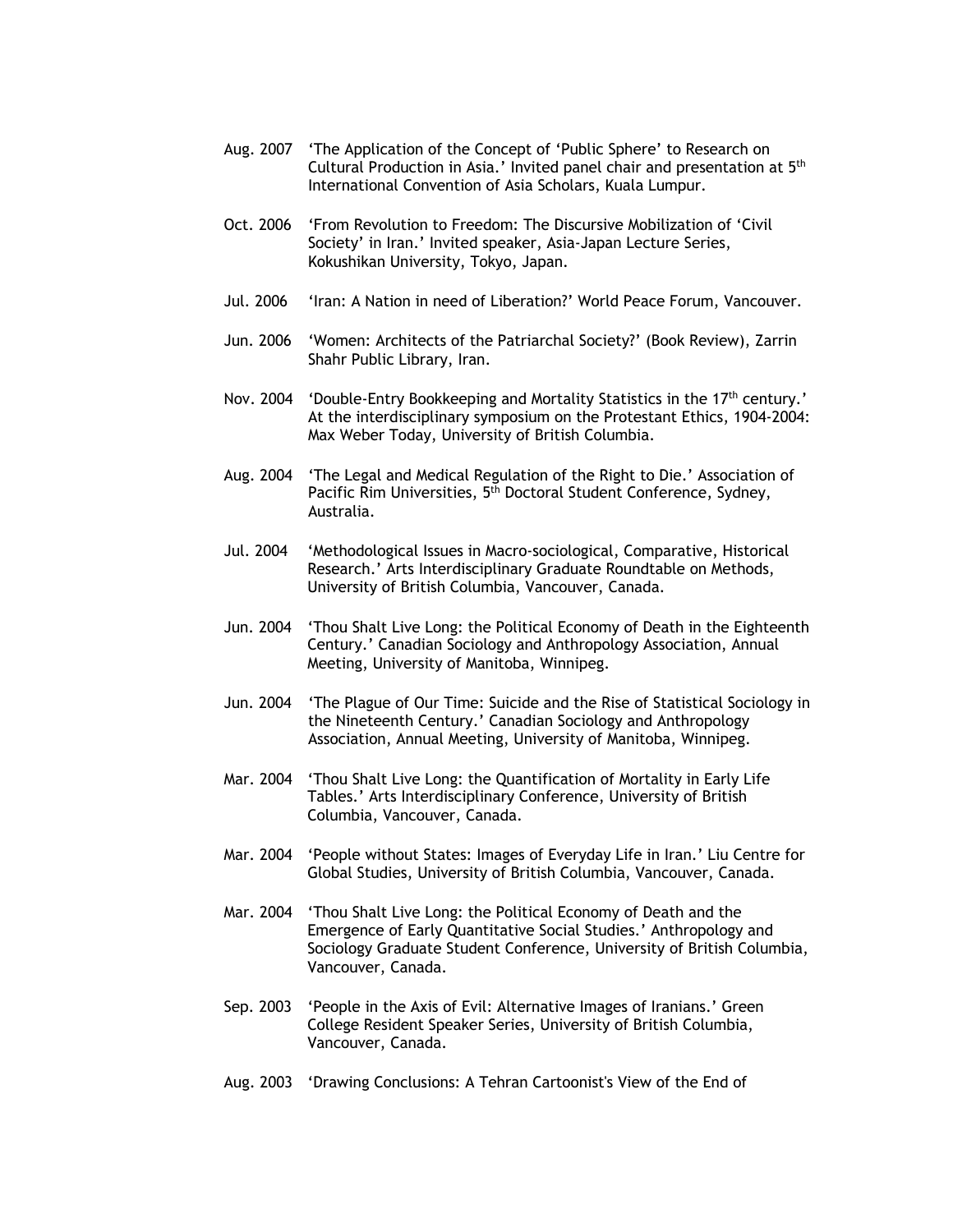Revolution in Iran.' Delivered at the *Baudrillard and the Death of the Social* symposium, Emily Carr Institute, Vancouver, Canada.

Mar. 2003 'Death Sentences: The Modern Ordering Of Death.' Colloquium talk, Department Of Legal Theory, Faculty Of Law, University Of Groningen, Netherlands.

# **TEACHING**

#### **University of Alberta**

SOC 435/503 Theorizing the Social (special topic: Sociology for Mortals)

SOC 212 Classical Social Theory

SOC 100 Introduction to Sociology

SOC 435/503 Theorizing the Social (special topic: Social Theories of Violence)

SOC 335 Themes in Contemporary Social Theory

SOC 532: History of Sociological Thought (PhD and Masters)

SOC 332: Sociological Theorizing (Modernity)

SOC 212: Classical Social Theory

SOC 332: Sociological Theorizing (Modernity)

SOC 333: Sociological Theorizing (The Subject)

SOC 212: The Sociological Imagination

#### **Saint Mary's University**

#### 2007-2008

CRIM 6609: Social Theories of Violence (Masters) SOCI/CRIM 4441: Social Theories of Violence SOCI 2363: Contemporary Sociological Theory SOCI/CRIM 4441: Social Theories of Violence SOCI 2362: Classical Sociological Theory SOCI 2362: Classical Sociological Theory

#### 2006-2007

SOCI 2363: Contemporary Sociological Theory

SOCI 2363: Contemporary Sociological Theory

SOCI 2362: Classical Sociological Theory

SOCI 3350: Theories of Global Citizenship (special topic)

# **University of British Columbia**

2005-2006

SOCI350: Contemporary Social Theory

SOCI 400: Social Theory (Social Theories of Life and Death)

SOCI 400: Social Theory (Social Theories of War and Violence)

SOCI 464: Social Movements

## 2004-2005

SOCI 461: Political Sociology

SOCI 250: Crime and Society

SOCI 350: Classical and Contemporary Social Theory (full year) 2003-2004

SOCI 350: Contemporary Social Theory (full year)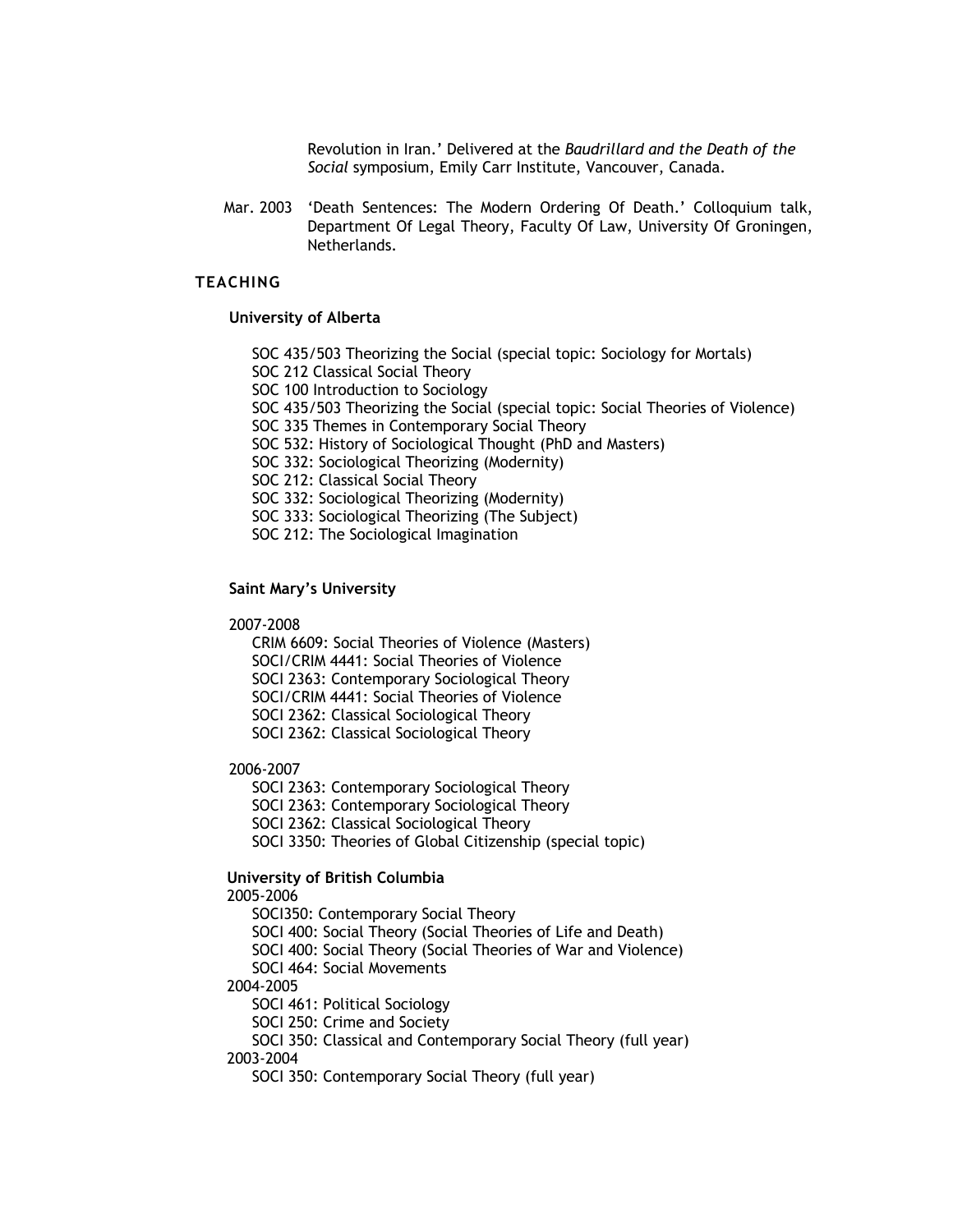#### **DIRECTED READING**

#### **University of Alberta**

Spring 2021, SOC 603: 'Theories of Social Change in the Islamic Setting'. Student: Reyhaneh Javadi. Winter 2020 SOC 603: 'Contemporary Social Theory'. Student: Samira Torabi Fall 2019 SOC 403: 'A Sociological Perspective on Indigenous Health'. Student: Brooke Vanderkooi Fall 2017 SOC 403: 'Theorizing Social Responsibility'. Student: Heather Noel Winter 2014 SOC 403: 'Sleep and Society: The Sociology of Infant Sleep'. Student: Joe Gurba.

# **STUDENT SUPERVISION**

#### **Supervisor**

S. Kandpal, Honours Student, Psychology, Sept. 2021-present

D. Gohil, Honours Student, Pyschology, Sept. 2021-present

Reyhaneh Javadi, PhD Student, January 2021-Present

Jeff Brassard, PhD, 'Moscow Goes Hollywood: Russian Television in the Global Age.' (2017)

Ariane Hanemaayer, PhD, 'Good Evidence: The limits of evidence-based medicine and the sociology of medicine' (2014)

Reza Taslimi-Tehrani, Visiting PhD Student, Cultural approaches to death and dying in Iran. (2014)

#### **Member of Supervisory Committee**

Yamur Demir, Ph.D. candidate, Department of Sociology, University of Alberta, ongoing.

Aryan Karimi, Ph.D. candidate, Department of Sociology, University of Alberta, graduated in 2018.

Paul Joosse, Ph.D., Department of Sociology, University of Alberta, successfully defended August 2014

Vahid Tolooie, Faculty of Social Sciences, University of Tehran, Ph.D. granted in 2012

#### **External Examiner** Allison Whitney, M.A. candidate, University of Victoria, June 2013

## **Internal-External PhD Examiner**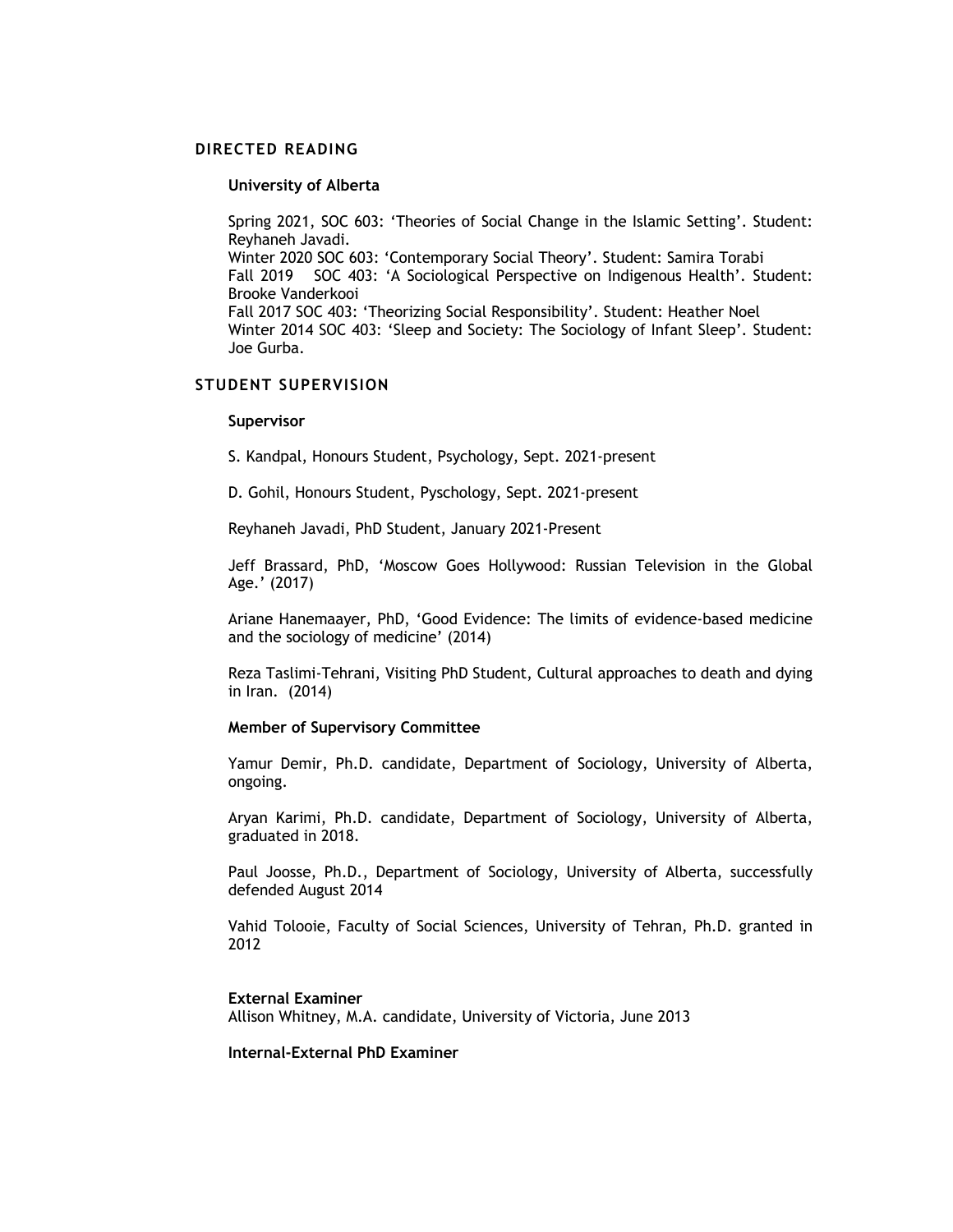Safaneh Mohaghegh Neyshabouri, Ph.D. Candidate, Department of Modern Languages and Media Studies, University of Alberta. (Forthcoming, 2019)

Will Kujala, Ph.D. Candidacy, Department of Political Science, University of Alberta. Advanced to candidacy in December 2018.

Dax D'Orazio Ph.D. Candidacy, Department of Political Science, University of Alberta. Advanced to candidacy in March 2018.

Gary Barron, Ph.D. candidate, Department of Sociology, University of Alberta, advanced to candidacy 2014

Siavash Saffari, Department of Political Science, University of Alberta, successfully defended August 2013.

Navid Pourmokhtari, Department of Political Science, University of Alberta, candidacy exam October 2014

Rasoul Aliakbari Department of Comparative Literature, University of Alberta, candidacy exam November 2014

Hajar Amidian Department of Political Science, University of Alberta, candidacy exam November 2014

Marie Leduc, Department of Sociology, University of Alberta, 2009

#### **Examination Chair**

Sadaf Mizrahi 2020 MA Final Examination, Department of Sociology, University of Alberta, September

Ondine Park, 2008 Candidacy Exam Department of Sociology, University of Alberta

**PhD Specialization Examiner,** Department of Sociology, University of Alberta Reyhaneh Javadi, 2022 Robin Willey, 2012 Dayna Crosby, 2012 Joshua Freistat, 2010 Paul Joosse, 2009

## **PROFESSIONAL SERVICE**

- 2022-2025 Member, Research Advisory Subcommittee, Canadian Sociology Association
- 2021-2022 Chair, Theory Section of the Canadian Sociology Association
- 2020-2021 Chair Elect, Theory Section of the Canadian Sociology Association
- 2019- Reviewer for Aid to Scholarly Publications Program of the Canadian Federation of the Humanities and Social Science.

# **UNIVERSITY AND DEPARTMENT SERVICE**

**University Service**